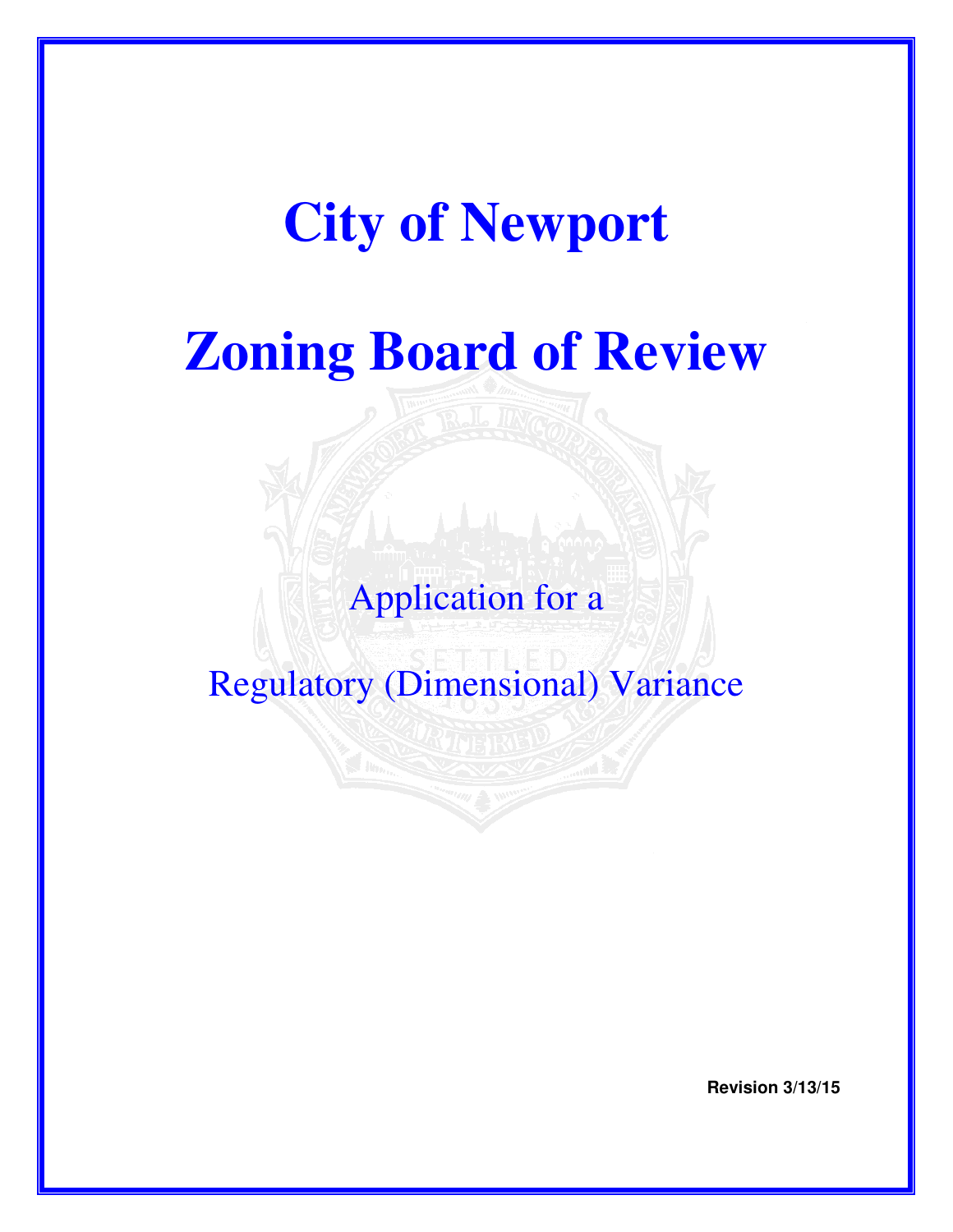### Instructions

(Please read and follow carefully)

 This application is to be used when submitting a petition to the City of Newport's Zoning Board of Review in seeking to depart from the dimensional requirements of the city's zoning ordinance. (i.e., lot coverage allowances, setbacks requirements, off-street parking and design standards, building height allowance and sign regulations, etc.) *The zoning ordinance prohibits the varying of the density requirements for multi-family dwellings.*

 This application is an important legal public document. Please type or print all information completely, accurately, clearly and legibly. It is your responsibility as the petitioner to provide accurate and complete information and data. Incomplete, inaccurate or missing information and data may cause a delay in the Board's ability to render a decision or cause the application to be rejected as incomplete.

 The petitioner must be available to appear before the Zoning Board of Review at a public hearing. The petitioner may be represented by legal counsel at this hearing. Architects, realtors, contractors, etc. may testify during the hearing , but they may not represent the petitioner and should not be listed as the applicant.

#### **Other required items in addition to the completed application:**

A site plan (see example)

Elevations (see example)

Any other drawing or information deemed necessary by the Zoning Officer

The appropriate filing fee.

### Information for prospective petitioners

Rhode Island's Zoning Enabling Act of 1991 defines a "dimensional variance" as:

*Permission to depart from the dimensional requirements of a zoning ordinance, where the applicant for the requested relief has shown by evidence upon the record, that there is no other reasonable alternative way to enjoy a legally permitted beneficial use of the subject property unless granted the request relief from the dimensional regulations.*  $(R.I.G.L. § 45-24-31(61)(b))$ 

 After hearing testimony and weighing the evidence provided by you the petitioner in this application and at a public hearing, the Zoning Board of Review shall render a decision. The Board shall have the duty to authorize, upon appeal in a specific case, such variance(s) from the provision of the Newport zoning ordinance, owing to special conditions, a literal enforcement of the zoning ordinance would result in unnecessary hardship*. Financial detriment shall not and cannot be considered an unnecessary hardship.*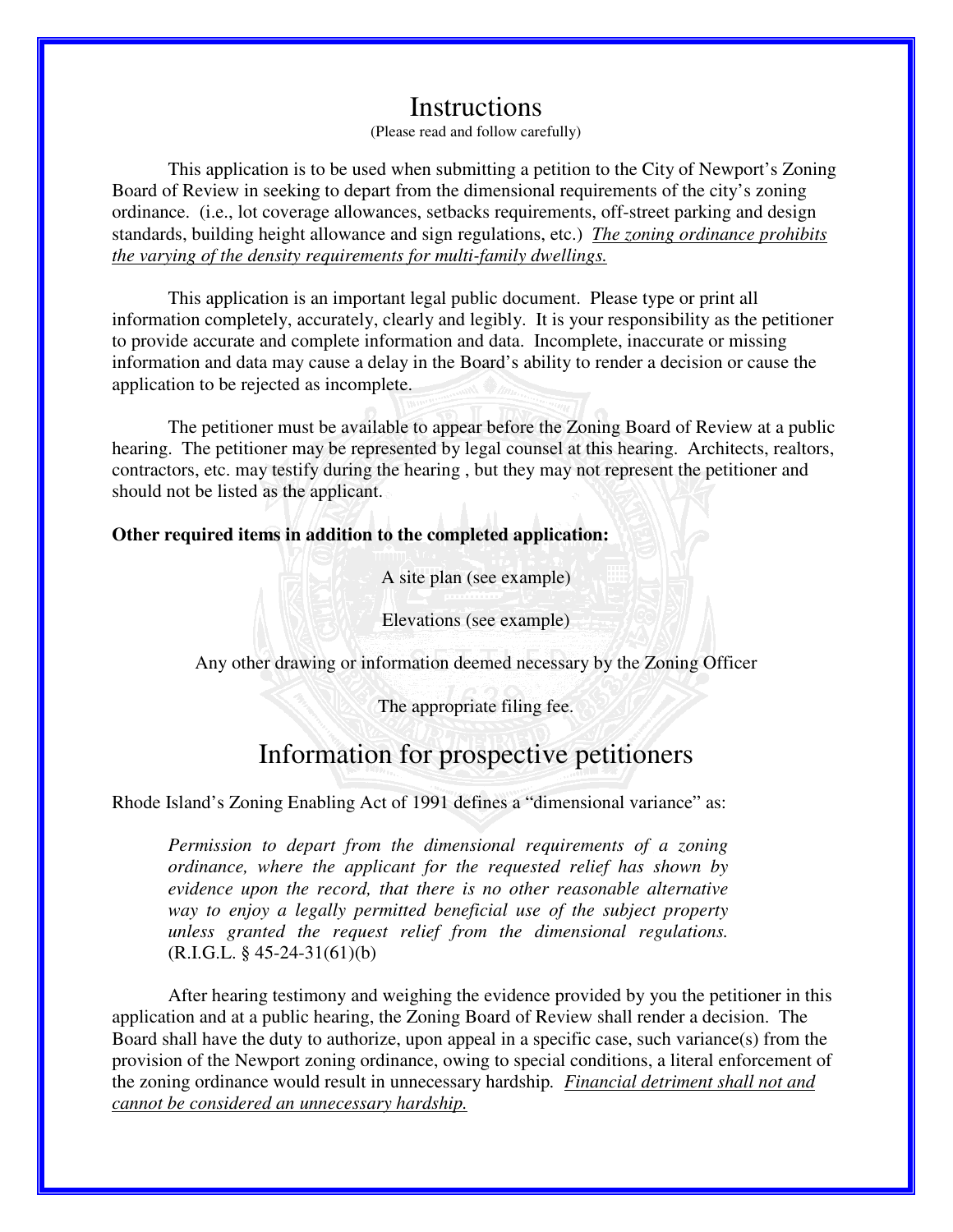## Information for perspective petitioners (cont'd)

Once the application is received and certified as complete, a list of abutting property owners located within 200 feet of the subject property will be prepared. A letter of notice will be sent to these abutters two weeks prior to the meeting date. While the city, as a service, will prepare and send this letter, it is the ultimate responsibility of the petitioner to review and insure all abutting property owners are notified.

A frequently asked question is what is lot coverage? "Lot Building Coverage" is that portion of the lot that is or may be covered by all structures/buildings. The total lot coverage is the sum of the square footage for all structures on the lot divided by the area of the lot. The square footage of the structure shall include the foot print of the main building including overhangs, stairs, decks, protruding balconies, sheds, garages, swimming pools, car ports, etc.

Example: Foot print of all structures equals 1,234 sq. ft. Lot area is 5,000 sq. ft. Lot coverage equals  $25\%$ .  $(1,234/5000) = .2468$  or  $25\%$ )

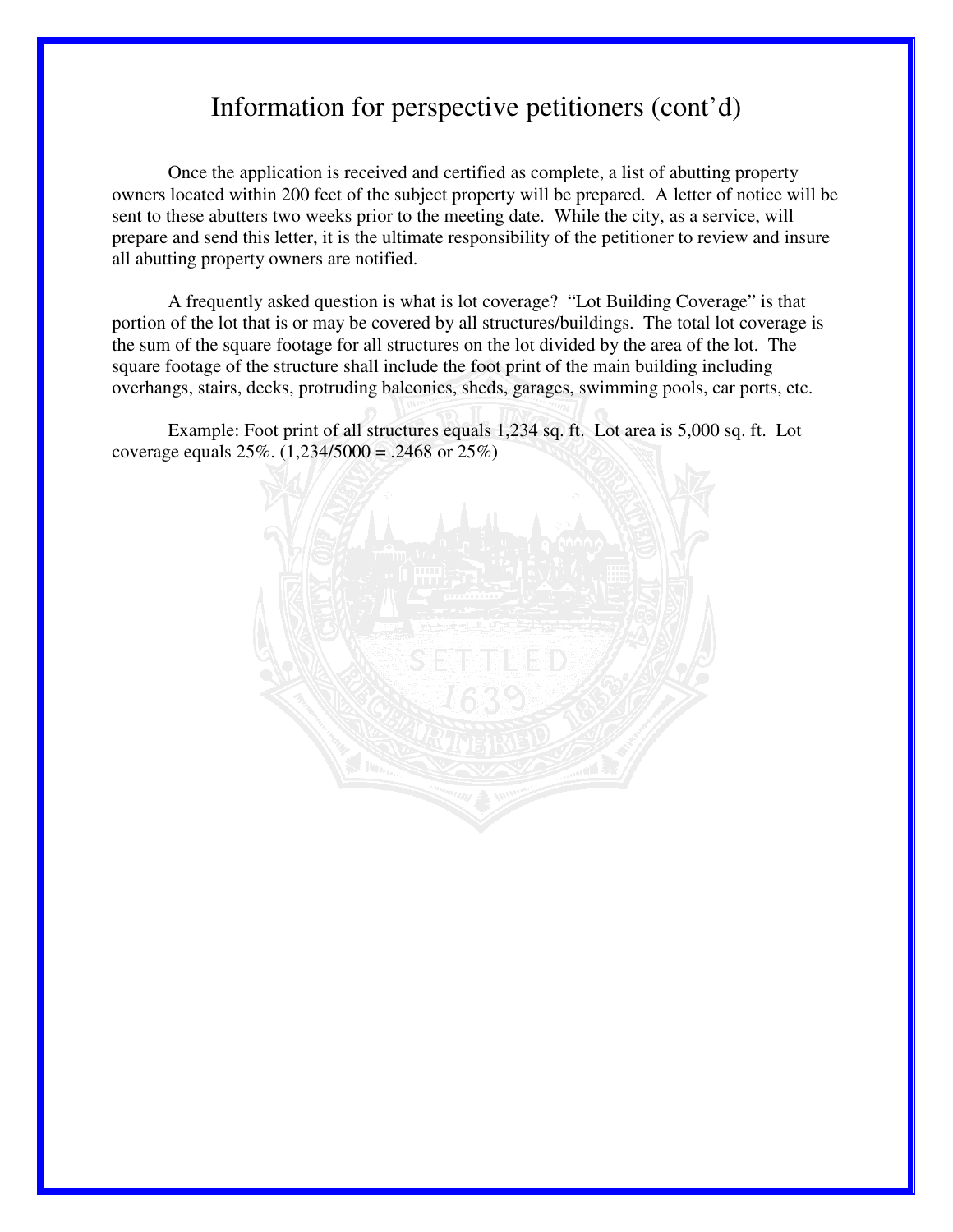#### **APPLICATION FOR DIMENSIONAL VARIANCE**

**CITY OF NEWPORT, RI ZONING BOARD OF REVIEW** 

DATE: \_\_\_\_\_\_\_\_\_\_\_\_\_\_\_\_\_\_\_\_\_

**Board members:** 

**The undersigned hereby petitions the Zoning Board of Review for a variance in the application of the provisions or regulations of the Zoning Ordinance affecting the following described premises in the manner and on the grounds hereinafter set forth.** 

|                 | <b>Location of premises</b>                                                                                                                                                                                                                                                                                         |                           |  |
|-----------------|---------------------------------------------------------------------------------------------------------------------------------------------------------------------------------------------------------------------------------------------------------------------------------------------------------------------|---------------------------|--|
| Street & No:    |                                                                                                                                                                                                                                                                                                                     |                           |  |
|                 | Tax Assessor's Plat Lot Lot                                                                                                                                                                                                                                                                                         |                           |  |
|                 | <b>Petitioner Information</b>                                                                                                                                                                                                                                                                                       |                           |  |
|                 | $\frac{1}{2}$ $\frac{1}{2}$ $\frac{1}{2}$ $\frac{1}{2}$ $\frac{1}{2}$ $\frac{1}{2}$ $\frac{1}{2}$ $\frac{1}{2}$ $\frac{1}{2}$ $\frac{1}{2}$ $\frac{1}{2}$ $\frac{1}{2}$ $\frac{1}{2}$ $\frac{1}{2}$ $\frac{1}{2}$ $\frac{1}{2}$ $\frac{1}{2}$ $\frac{1}{2}$ $\frac{1}{2}$ $\frac{1}{2}$ $\frac{1}{2}$ $\frac{1}{2}$ |                           |  |
|                 | Owner <b>MARK WE CET</b>                                                                                                                                                                                                                                                                                            | Address <b>Management</b> |  |
|                 |                                                                                                                                                                                                                                                                                                                     |                           |  |
|                 | <b>Property Characteristics</b>                                                                                                                                                                                                                                                                                     |                           |  |
|                 | Dimensions of lot-frontage depth depth area sq. ft.                                                                                                                                                                                                                                                                 |                           |  |
|                 | Zoning District in which premises is located <b>All Accords</b> 2014 1997 and 2014 1997 and 2014 1997 and 2014 1997 and 2014 1997 and 2014 1997 and 2014 1997 and 2014 1997 and 2014 1997 and 2014 1997 and 2014 1997 and 2014 1997                                                                                 |                           |  |
|                 | How long have you owned above premises? The manufacturer of the state of the state of the state of the state of the state of the state of the state of the state of the state of the state of the state of the state of the st                                                                                      |                           |  |
|                 | Are there buildings on the premises at present?                                                                                                                                                                                                                                                                     |                           |  |
|                 |                                                                                                                                                                                                                                                                                                                     |                           |  |
|                 | Total square footage of the footprint of proposed buildings_____________________                                                                                                                                                                                                                                    |                           |  |
| Present use of  |                                                                                                                                                                                                                                                                                                                     |                           |  |
| Proposed use of |                                                                                                                                                                                                                                                                                                                     |                           |  |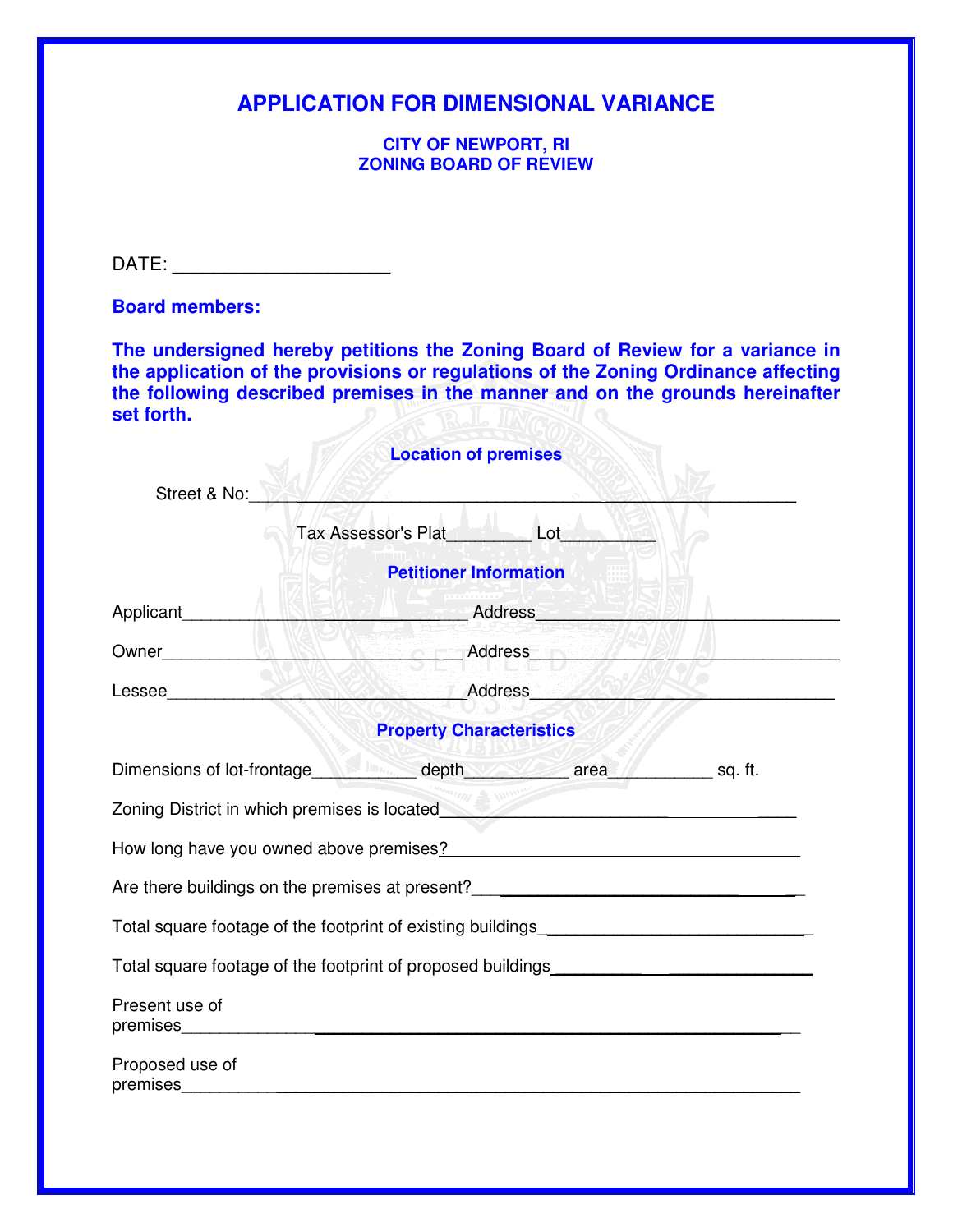**All of the following information and questions must be filled in and answered completely.** 

**\_\_\_\_\_\_\_\_\_\_\_\_\_\_\_\_\_\_\_\_\_\_\_\_\_\_\_\_\_\_\_\_\_\_\_\_\_\_\_\_\_\_\_\_\_\_\_\_\_\_\_\_\_\_\_\_\_\_\_\_\_\_\_\_ \_\_\_\_\_\_\_\_\_\_\_\_** 

**\_\_\_\_\_\_\_\_\_\_\_\_\_\_\_\_\_\_\_\_\_\_\_\_\_\_\_\_\_\_\_\_\_\_\_\_\_\_\_\_\_\_\_\_\_\_\_\_\_\_\_\_\_\_\_\_\_ \_\_\_\_\_\_\_\_\_\_\_\_\_\_\_\_\_\_\_** 

Give extent of proposed alterations **EXALGER 2008** 2014 12:00 12:00 12:00 12:00 12:00 12:00 12:00 12:00 12:00 12:00 12:00 12:00 12:00 12:00 12:00 12:00 12:00 12:00 12:00 12:00 12:00 12:00 12:00 12:00 12:00 12:00 12:00 12:0

#### **Zoning Characteristics Matrix**

|                       | Existing | Required/Allowed | Proposed |
|-----------------------|----------|------------------|----------|
| Lot Size (sq. ft.)    |          |                  |          |
| Lot Coverage (%)      |          |                  |          |
| <b>Dwelling Units</b> |          |                  |          |
| Parking (# of spaces) |          |                  |          |
| <b>Front Setback</b>  |          |                  |          |
| <b>Side Setbacks</b>  |          |                  |          |
| <b>Rear Setback</b>   |          |                  |          |
| Height                |          |                  |          |

What special conditions and circumstances exist which are peculiar to the land, structure or building involved, which are not applicable to other lands, structures or buildings in the same district?

**\_\_\_\_\_\_\_\_\_\_\_\_\_\_\_\_\_\_\_\_\_\_\_\_\_\_\_\_\_\_\_\_\_\_\_\_\_\_\_\_\_\_\_\_\_\_\_\_\_\_\_\_\_\_\_\_\_\_\_\_\_\_\_\_\_\_\_\_\_\_\_\_\_\_\_\_** 

**\_\_\_\_\_\_\_\_\_\_\_\_\_\_\_\_\_\_\_\_\_\_\_\_\_\_\_\_\_\_\_\_\_\_\_\_\_\_\_\_\_\_\_\_\_\_\_\_\_\_\_\_\_\_\_\_\_\_\_\_\_\_\_\_\_\_\_\_\_\_\_\_\_\_\_\_** 

**\_\_\_\_\_\_\_\_\_\_\_\_\_\_\_\_\_\_\_\_\_\_\_\_\_\_\_\_\_\_\_\_\_\_\_\_\_\_\_\_\_\_\_\_\_\_\_\_\_\_\_\_\_\_\_\_\_\_\_\_\_\_\_\_\_\_\_\_\_\_\_\_\_\_\_\_** 

**\_\_\_\_\_\_\_\_\_\_\_\_\_\_\_\_\_\_\_\_\_\_\_\_\_\_\_\_\_\_\_\_\_\_\_\_\_\_\_\_\_\_\_\_\_\_\_\_\_\_\_\_\_\_\_\_\_\_\_\_\_\_\_\_\_\_\_\_\_\_\_\_\_\_\_\_** 

**\_\_\_\_\_\_\_\_\_\_\_\_\_\_\_\_\_\_\_\_\_\_\_\_\_\_\_\_\_\_\_\_\_\_\_\_\_\_\_\_\_\_\_\_\_\_\_\_\_\_\_\_\_\_\_\_\_\_\_\_\_\_\_\_\_\_\_\_\_\_\_\_\_\_\_\_** 

**\_\_\_\_\_\_\_\_\_\_\_\_\_\_\_\_\_\_\_\_\_\_\_\_\_\_\_\_\_\_\_\_\_\_\_\_\_\_\_\_\_\_\_\_\_\_\_\_\_\_\_\_\_\_\_\_\_\_\_\_\_\_\_\_\_\_\_\_\_\_\_\_\_\_\_\_**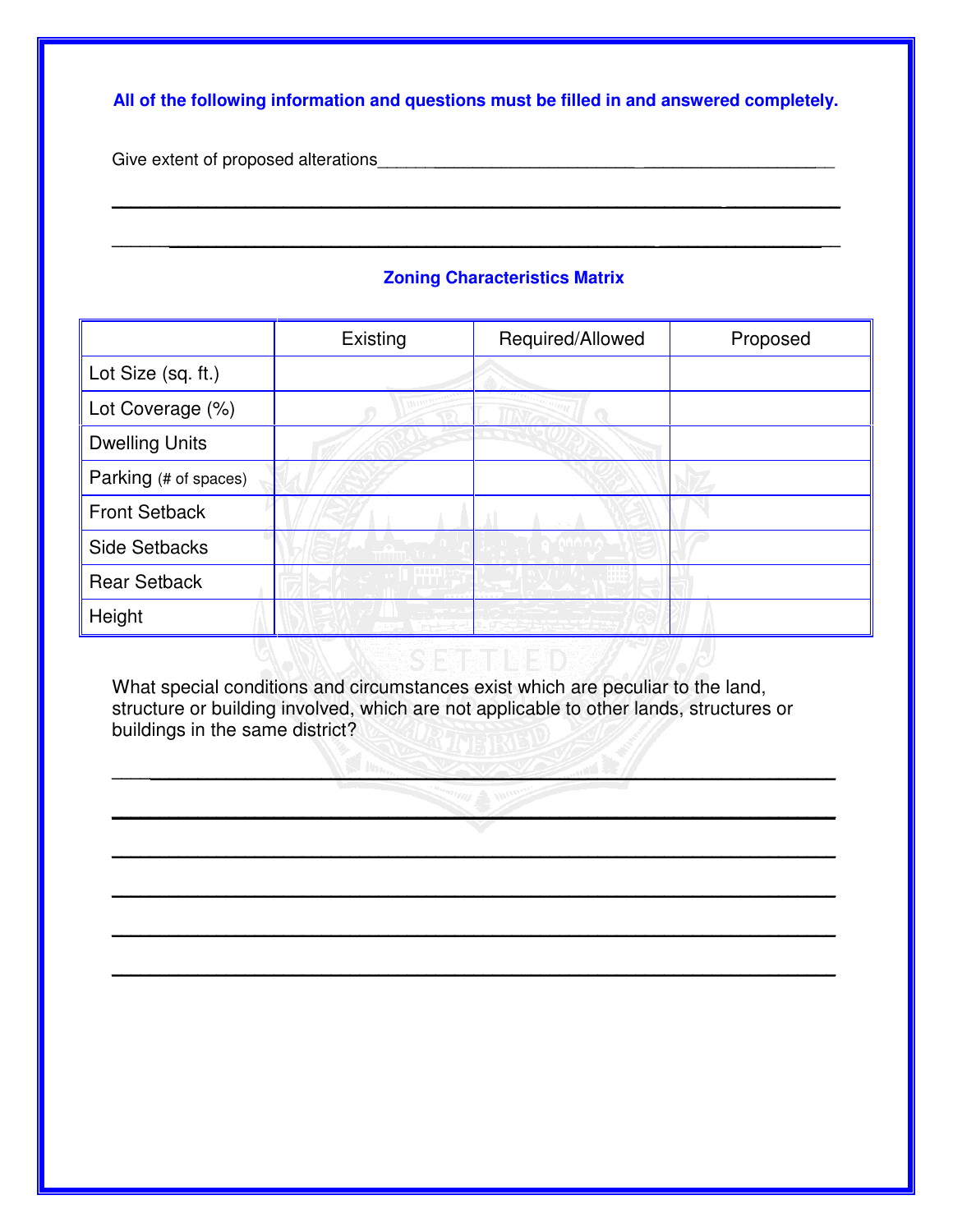Explain how the literal interpretation of the provisions of this zoning code deprive the applicant of rights commonly enjoyed by other property owners in the same district under the provisions of this zoning code?

**\_\_\_\_\_\_\_\_\_\_\_\_\_\_\_\_\_\_\_\_\_\_\_\_\_\_\_\_\_\_\_\_\_\_\_\_\_\_\_\_\_\_\_\_\_\_\_\_\_\_\_\_\_\_\_\_\_\_\_\_\_\_\_\_\_\_\_\_\_\_\_\_\_\_\_\_** 

**\_\_\_\_\_\_\_\_\_\_\_\_\_\_\_\_\_\_\_\_\_\_\_\_\_\_\_\_\_\_\_\_\_\_\_\_\_\_\_\_\_\_\_\_\_\_\_\_\_\_\_\_\_\_\_\_\_\_\_\_\_\_\_\_\_\_\_\_\_\_\_\_\_\_\_\_** 

**\_\_\_\_\_\_\_\_\_\_\_\_\_\_\_\_\_\_\_\_\_\_\_\_\_\_\_\_\_\_\_\_\_\_\_\_\_\_\_\_\_\_\_\_\_\_\_\_\_\_\_\_\_\_\_\_\_\_\_\_\_\_\_\_\_\_\_\_\_\_\_\_\_\_\_\_** 

**\_\_\_\_\_\_\_\_\_\_\_\_\_\_\_\_\_\_\_\_\_\_\_\_\_\_\_\_\_\_\_\_\_\_\_\_\_\_\_\_\_\_\_\_\_\_\_\_\_\_\_\_\_\_\_\_\_\_\_\_\_\_\_\_\_\_\_\_\_\_\_\_\_\_\_\_** 

**\_\_\_\_\_\_\_\_\_\_\_\_\_\_\_\_\_\_\_\_\_\_\_\_\_\_\_\_\_\_\_\_\_\_\_\_\_\_\_\_\_\_\_\_\_\_\_\_\_\_\_\_\_\_\_\_\_\_\_\_\_\_\_\_\_\_\_\_\_\_\_\_\_\_\_\_** 

 $\mathcal{L}_\text{A}$ 

Explain why this is the minimum variance that will make possible the reasonable use of the land, building or structure.

 $\frac{1}{2}$ 

**\_\_\_\_\_\_\_\_\_\_\_\_\_\_\_\_\_\_\_\_\_\_\_\_\_\_\_\_\_\_\_\_\_\_\_\_\_\_\_\_\_\_\_\_\_\_\_\_\_\_\_\_\_\_\_\_\_\_\_\_\_\_\_\_\_\_\_\_\_\_\_\_\_\_\_\_** 

**\_\_\_\_\_\_\_\_\_\_\_\_\_\_\_\_\_\_\_\_\_\_\_\_\_\_\_\_\_\_\_\_\_\_\_\_\_\_\_\_\_\_\_\_\_\_\_\_\_\_\_\_\_\_\_\_\_\_\_\_\_\_\_\_\_\_\_\_\_\_\_\_\_\_\_\_** 

**\_\_\_\_\_\_\_\_\_\_\_\_\_\_\_\_\_\_\_\_\_\_\_\_\_\_\_\_\_\_\_\_\_\_\_\_\_\_\_\_\_\_\_\_\_\_\_\_\_\_\_\_\_\_\_\_\_\_\_\_\_\_\_\_\_\_\_\_\_\_\_\_\_\_\_\_** 

**\_\_\_\_\_\_\_\_\_\_\_\_\_\_\_\_\_\_\_\_\_\_\_\_\_\_\_\_\_\_\_\_\_\_\_\_\_\_\_\_\_\_\_\_\_\_\_\_\_\_\_\_\_\_\_\_\_\_\_\_\_\_\_\_\_\_\_\_\_\_\_\_\_\_\_\_** 

#### **The Zoning Boards Role**

**\_\_\_\_\_\_\_\_\_\_\_\_\_\_\_\_\_\_\_\_\_\_\_\_\_\_\_\_\_\_\_\_\_\_\_\_\_\_\_\_\_\_\_\_\_\_\_\_\_\_\_\_\_\_\_\_\_\_\_\_\_\_\_\_\_\_\_\_\_\_\_\_\_\_\_\_** 

In granting a variance, the zoning board of review shall **require** that evidence of the following standards be entered into the record of the proceedings:

- a. That the reasons set forth in the application justify the granting of the variance and that the variance, if granted, is the minimum variance that will make possible the reasonable use of the land, building or structure;
- b. That the variance will not be injurious to the neighborhood or otherwise detrimental to the public welfare, and will not impair the intent or purpose of the zoning code or the comprehensive plan upon which this zoning code is based;
- c. That the hardship from which the applicant seeks relief is due to the unique characteristics of the subject land or structure and not due to the general characteristics of the surrounding area; and is not due to a physical or economic disability of the applicant; and